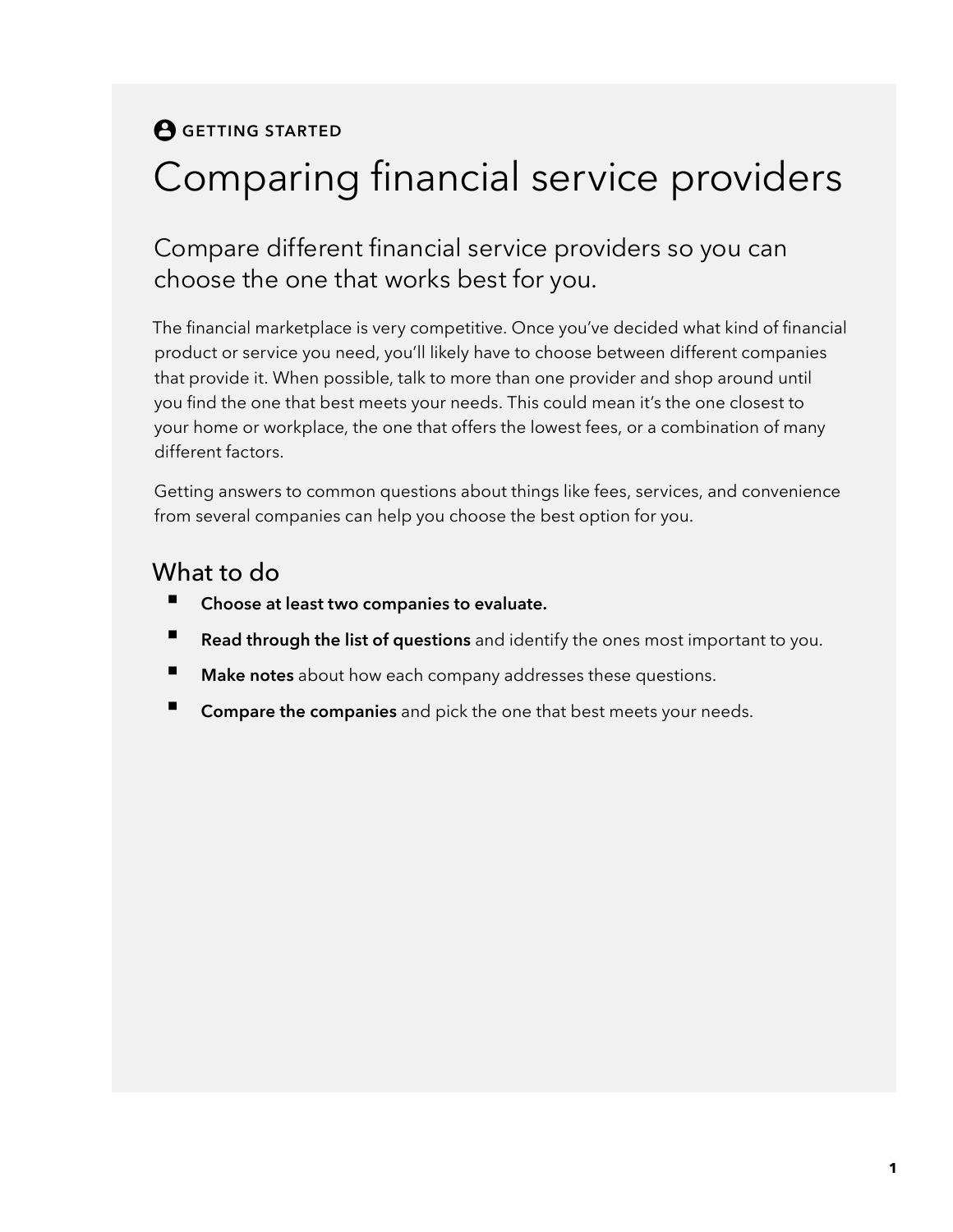

# What to ask when **Comparing financial service providers**.

- **1.** Decide which two companies you'd like to compare, and write their names at the top of the first table.
- **2.** Write down the answers for each company—you may need to talk with someone there or do some research online for some of the questions. Ask only the questions that apply to the product you're considering.
- **3.** Compare the answers to help you decide which company best meets your needs.
- **4.** Make copies if you want to compare more than two companies at once.

Company 1: Company 2:

#### **For bank accounts with debit cards**

|                         | <b>QUESTIONS TO ASK</b>                                                     | <b>COMPANY 1</b> | <b>COMPANY 2</b> |
|-------------------------|-----------------------------------------------------------------------------|------------------|------------------|
| Fees and<br>other costs | Are there monthly fees for<br>the account? How much? Can<br>they be waived? |                  |                  |
|                         | Is there a fee for going below<br>a minimum balance in the<br>account?      |                  |                  |
|                         | Is there a fee for using<br>checks? How much?                               |                  |                  |
|                         | Is there a fee for making a<br>deposit? How much?                           |                  |                  |
|                         | Is there a fee for inactivity on<br>the account? How much?                  |                  |                  |
|                         | Will I earn interest on<br>the account? What is the<br>interest rate?       |                  |                  |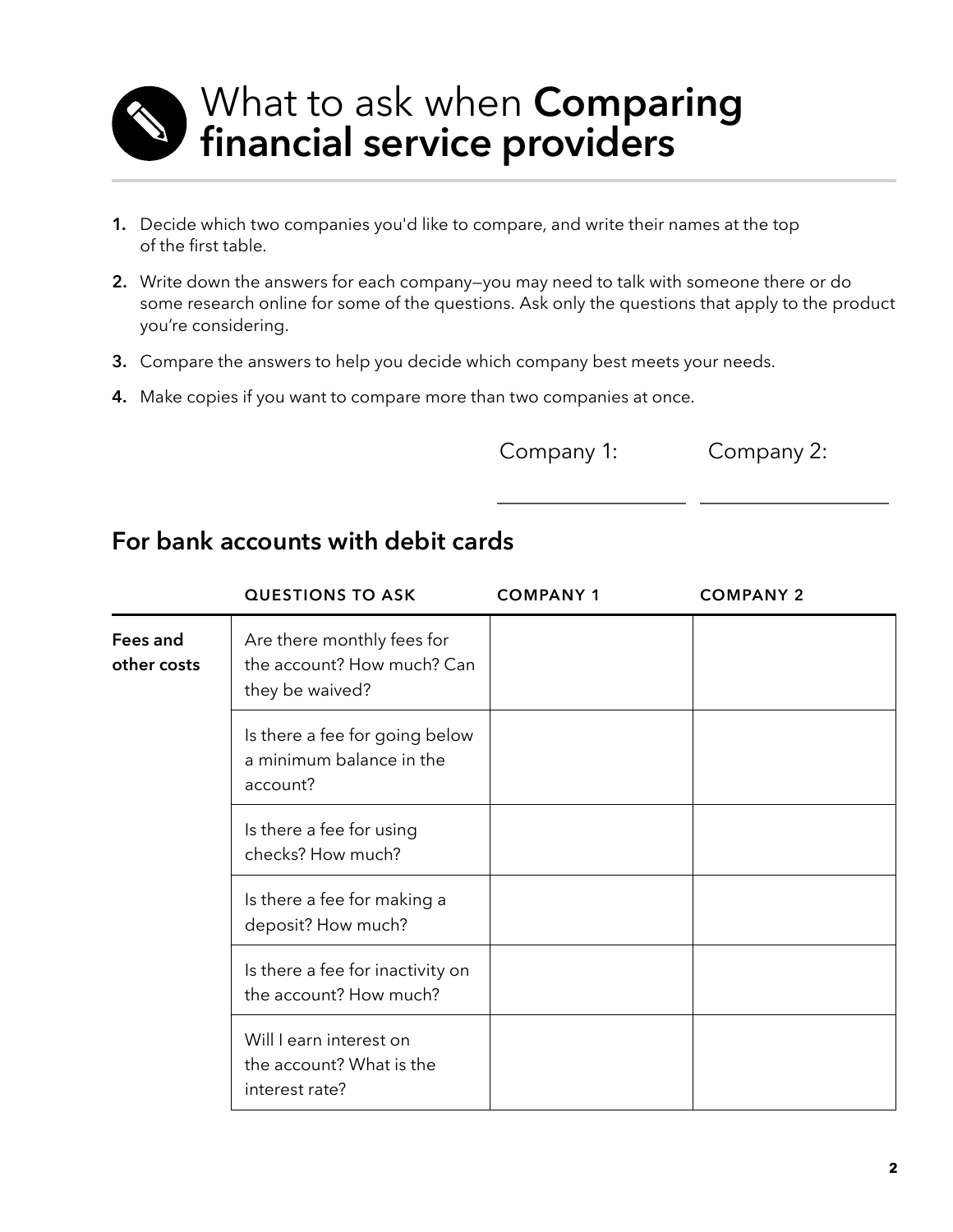|                            | <b>QUESTIONS TO ASK</b>                                                                                                                              | <b>COMPANY 1</b> | <b>COMPANY 2</b> |
|----------------------------|------------------------------------------------------------------------------------------------------------------------------------------------------|------------------|------------------|
| <b>Services</b><br>offered | Do they offer check cashing,<br>money transfer, or bill<br>payment services? How much<br>does each cost?                                             |                  |                  |
|                            | Do they offer "second<br>chance" or "lower risk"<br>accounts that don't offer<br>overdraft services?                                                 |                  |                  |
|                            | Are there convenient, free<br>ATMs located near where I<br>live, work, or shop?                                                                      |                  |                  |
|                            | Can I pay my bills and check<br>account balances any time of<br>day by phone, online, or with<br>a mobile app? Is there a fee<br>for this? How much? |                  |                  |
|                            | If I get a checking account,<br>will I also get a debit card?                                                                                        |                  |                  |
|                            | Can I link my checking<br>account to my savings<br>account to avoid paying<br>overdraft fees?                                                        |                  |                  |
|                            | How often will I receive<br>account statements? Can I<br>choose between paper and<br>electronic statements?                                          |                  |                  |
|                            | Do they offer additional<br>services like notary services<br>or safe deposit boxes? How<br>much do they cost?                                        |                  |                  |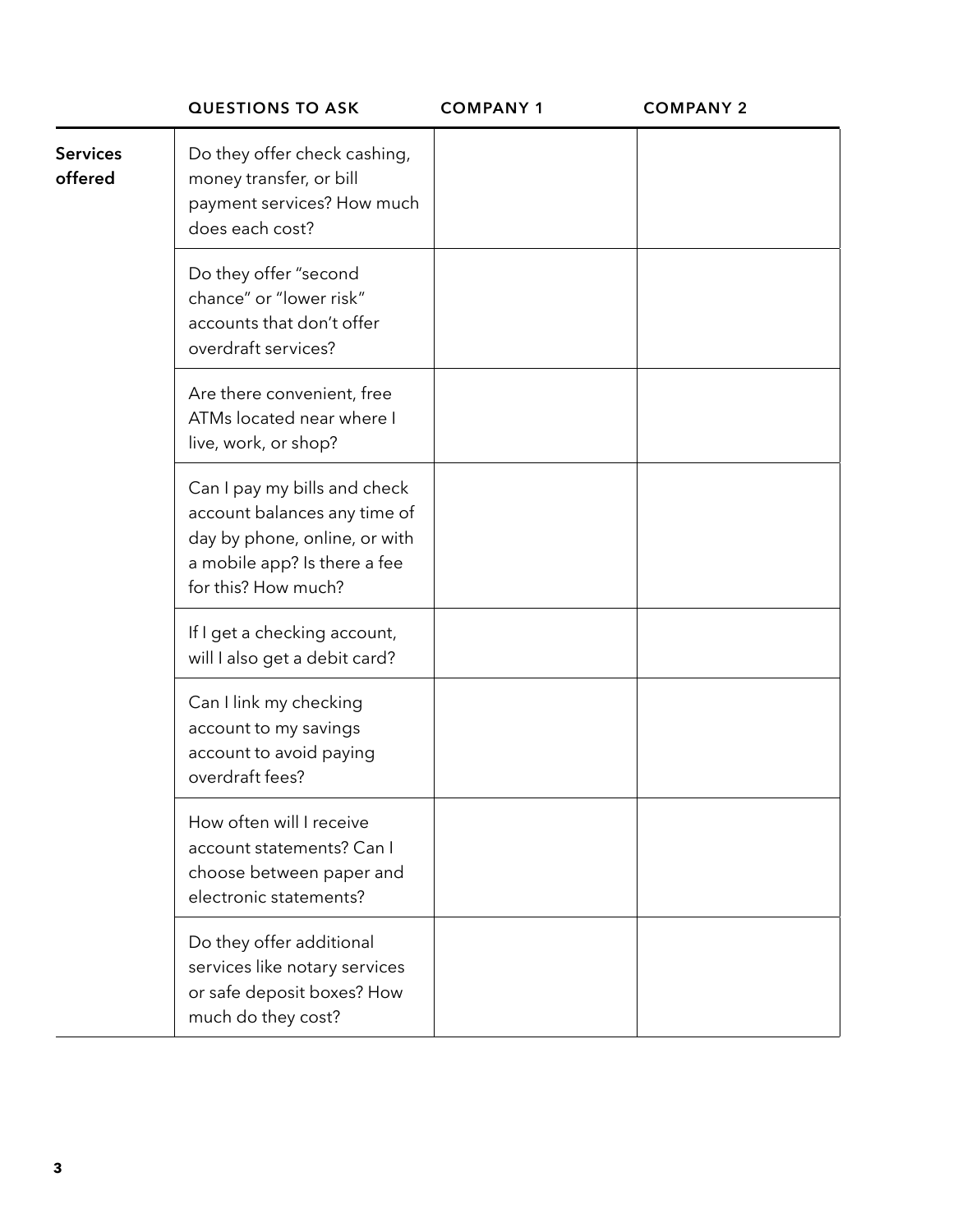|          | <b>QUESTIONS TO ASK</b>                                                                                        | <b>COMPANY 1</b> | <b>COMPANY 2</b> |
|----------|----------------------------------------------------------------------------------------------------------------|------------------|------------------|
| Security | Do I get my money back if<br>someone steals my debit<br>card information and uses it<br>without my permission? |                  |                  |
| Other    |                                                                                                                |                  |                  |

#### **For credit cards**

|                            | <b>QUESTIONS TO ASK</b>                                                                                                                                  | <b>COMPANY 1</b> | <b>COMPANY 2</b> |  |
|----------------------------|----------------------------------------------------------------------------------------------------------------------------------------------------------|------------------|------------------|--|
| Fees and<br>other costs    | What are the fees associated<br>with the card (annual fee, late<br>fee, etc.)?                                                                           |                  |                  |  |
|                            | What is the APR, or annual<br>percentage rate, on the card?<br>Is it a promotional rate? If<br>so, what will the new APR be<br>after the promotion ends? |                  |                  |  |
|                            | Are there fees to use the card<br>in another country?<br>How much?                                                                                       |                  |                  |  |
| <b>Services</b><br>offered | Are there limits on where I<br>can use the card?                                                                                                         |                  |                  |  |
|                            | Can I check my balance any<br>time of day by phone, online,<br>or with a mobile app? Is there<br>a fee for this? How much?                               |                  |                  |  |
|                            | Can I choose my own due<br>date for the bill?                                                                                                            |                  |                  |  |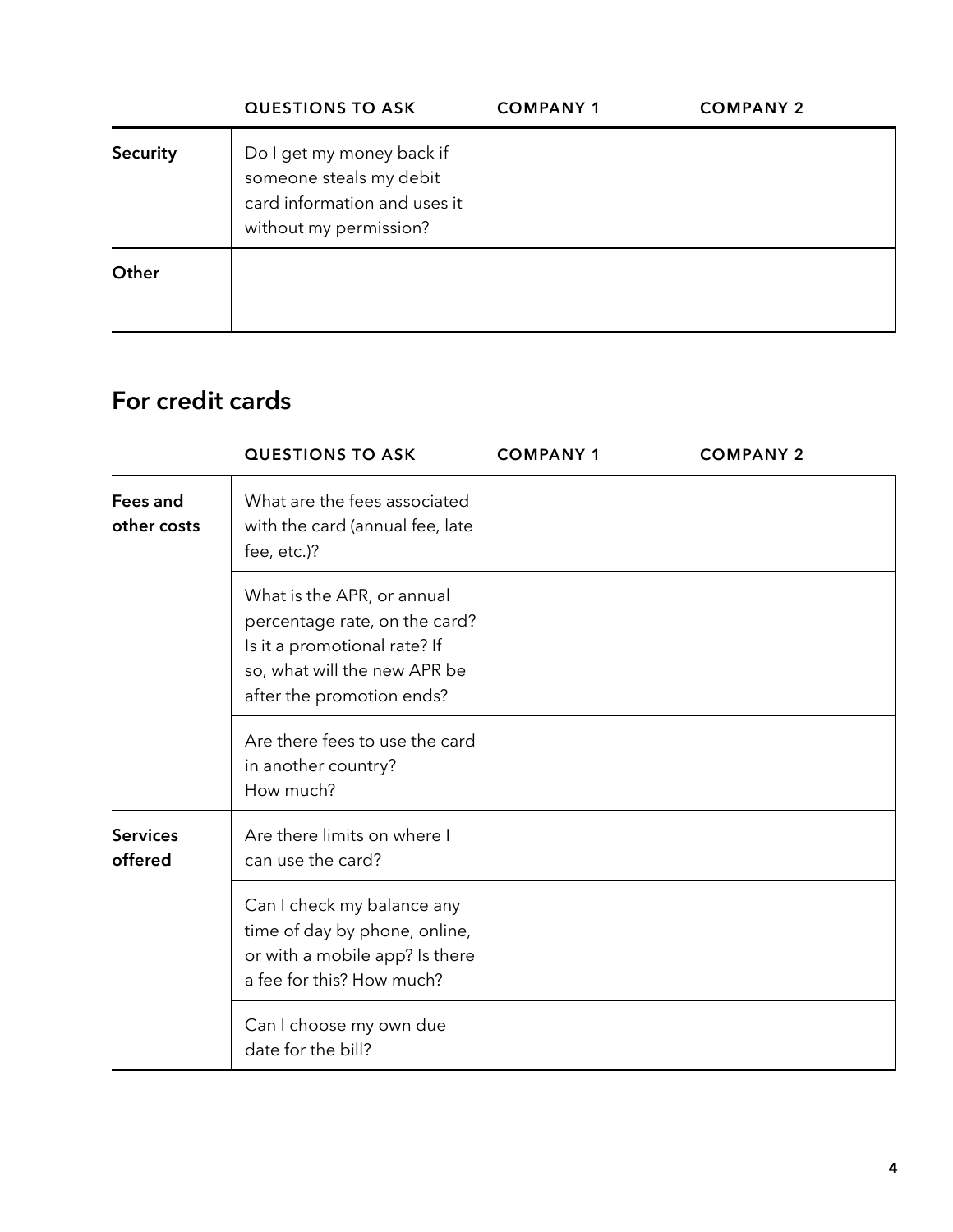|       | <b>QUESTIONS TO ASK</b> | <b>COMPANY 1</b> | <b>COMPANY 2</b> |
|-------|-------------------------|------------------|------------------|
| Other |                         |                  |                  |

# **For loans** (including mortgages, personal loans, and other loans)

|                            | <b>QUESTIONS TO ASK</b>                                                                         | <b>COMPANY 1</b> | <b>COMPANY 2</b> |
|----------------------------|-------------------------------------------------------------------------------------------------|------------------|------------------|
| Fees and<br>other costs    | What are the fees associated<br>with getting the loan?                                          |                  |                  |
|                            | What is the interest rate on<br>the loan?                                                       |                  |                  |
| <b>Services</b><br>offered | How long will it take before<br>I find out if I'm approved for<br>the loan?                     |                  |                  |
|                            | Can I choose my own due<br>date for the loan payments?                                          |                  |                  |
|                            | Can I choose the length of<br>the loan? How long do I have<br>to repay the loan?                |                  |                  |
|                            | If I make all of the payments<br>on time, will I still owe any<br>money at the end of the loan? |                  |                  |
| Other                      |                                                                                                 |                  |                  |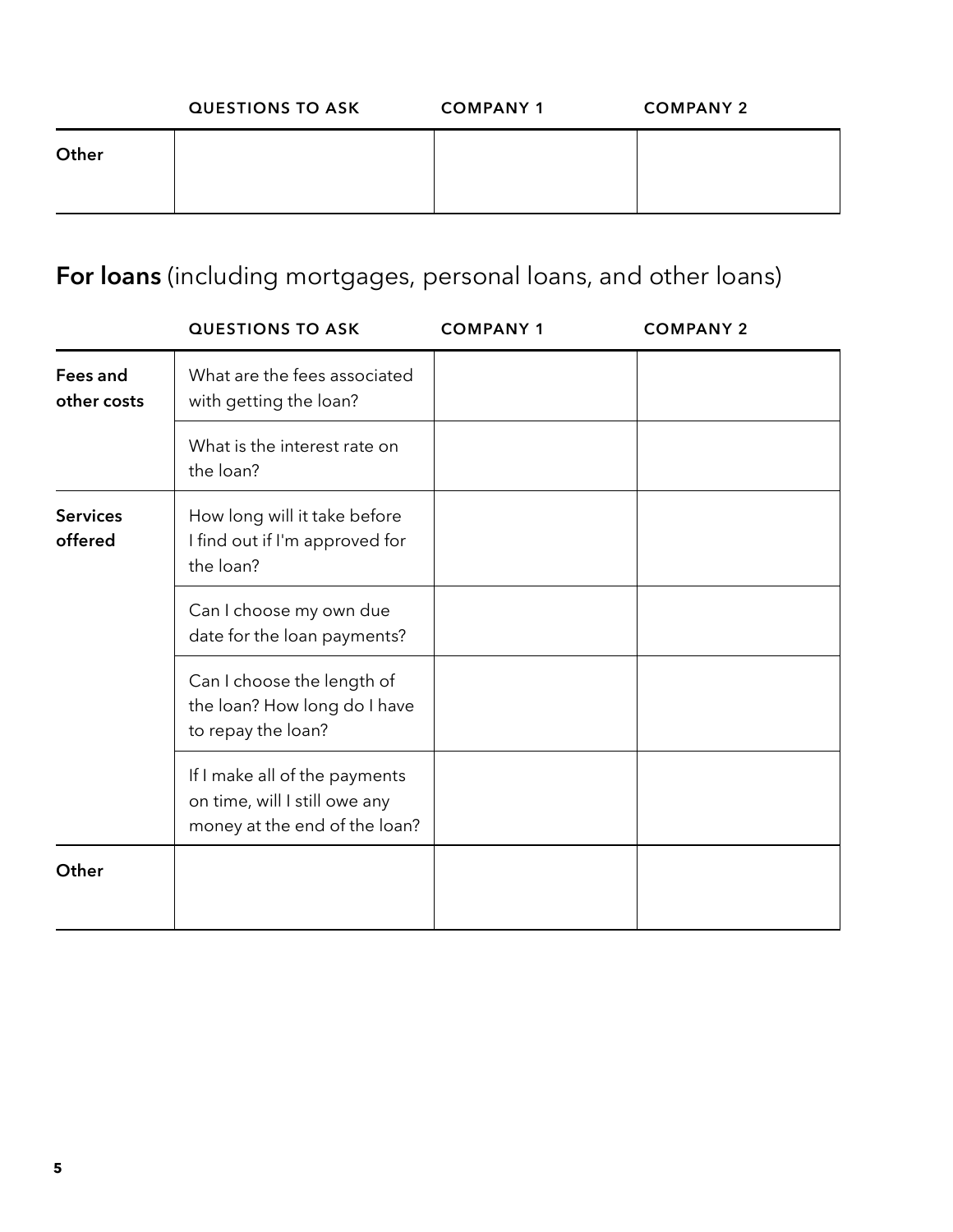## **For money transfer services**

|                            | <b>QUESTIONS TO ASK</b>                                                        | <b>COMPANY 1</b> | <b>COMPANY 2</b> |
|----------------------------|--------------------------------------------------------------------------------|------------------|------------------|
| Fees and<br>other costs    | How much are fees, taxes,<br>or costs for exchanging<br>currencies?            |                  |                  |
|                            | What is the total amount<br>that the person I am sending<br>money to will get? |                  |                  |
|                            | What ways can I pay for<br>the transfer?                                       |                  |                  |
| <b>Services</b><br>offered | How convenient is it for<br>the recipient to receive the<br>funds?             |                  |                  |
|                            | How fast will money arrive?                                                    |                  |                  |
| Other                      |                                                                                |                  |                  |

# **For prepaid cards**

|                         | <b>QUESTIONS TO ASK</b>                                                                                  | <b>COMPANY 1</b> | <b>COMPANY 2</b> |
|-------------------------|----------------------------------------------------------------------------------------------------------|------------------|------------------|
| Fees and<br>other costs | Are there monthly fees for<br>the account? How much? Can<br>they be waived?                              |                  |                  |
|                         | What are the ways I can add<br>money to the card? Are there<br>fees for each of those ways?<br>How much? |                  |                  |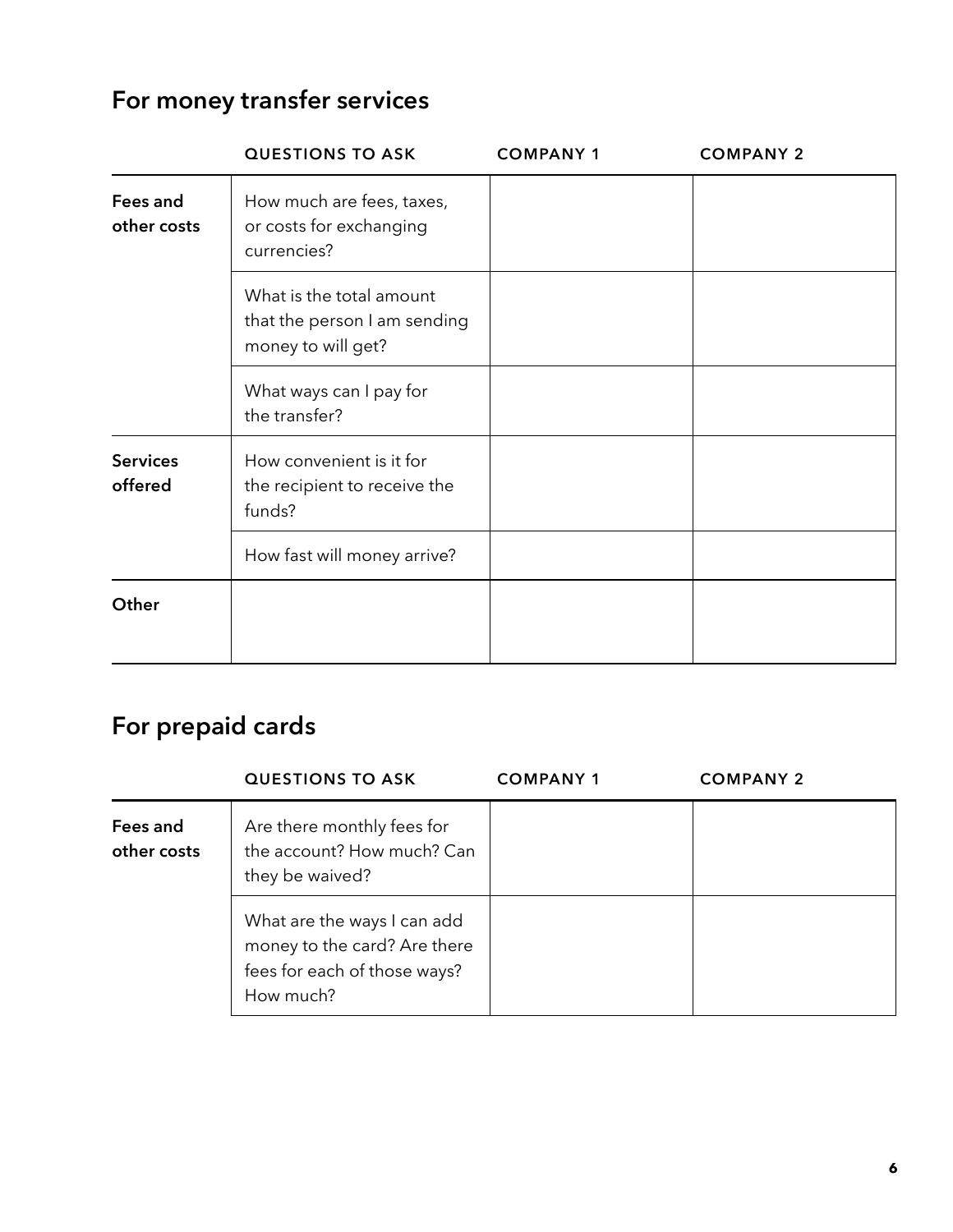|                            | <b>QUESTIONS TO ASK</b>                                                                                                                                                         | <b>COMPANY 1</b> | <b>COMPANY 2</b> |
|----------------------------|---------------------------------------------------------------------------------------------------------------------------------------------------------------------------------|------------------|------------------|
|                            | Is there a fee for inactivity (or<br>"dormancy") on the account?<br>How much? How often do I<br>need to use my card to avoid<br>the inactivity fee?                             |                  |                  |
|                            | Are there any per-transaction<br>fees on the account?<br>Would a monthly account<br>fee be cheaper than per-<br>transaction fees?                                               |                  |                  |
| <b>Services</b><br>offered | Are there limits on where I<br>can use the card?                                                                                                                                |                  |                  |
|                            | Can I use the card at ATMs<br>that are convenient for<br>me? At what ATMs will I be<br>charged a fee?                                                                           |                  |                  |
|                            | Are there limits on how much<br>I can spend or withdraw in a<br>day, or in one transaction?                                                                                     |                  |                  |
|                            | Can I check my balance any<br>time of day by phone, online,<br>or with a mobile app? Is there<br>a fee for this? How much?                                                      |                  |                  |
|                            | Does the prepaid card have<br>a savings wallet feature that<br>would allow me to easily save<br>some of my money for my<br>goals? Is there a fee for this<br>feature? How much? |                  |                  |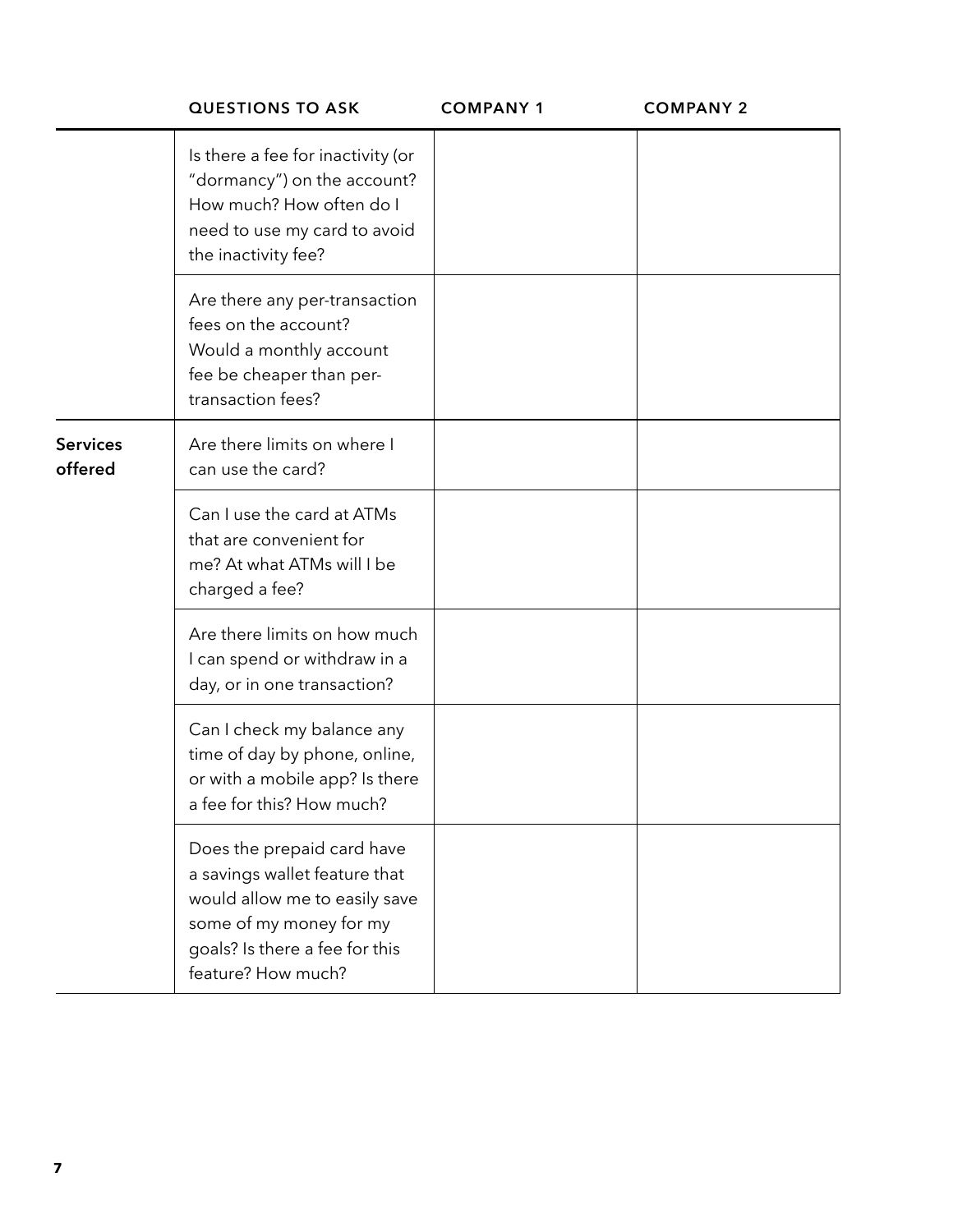|          | <b>QUESTIONS TO ASK</b>                                                                                            | <b>COMPANY 1</b> | <b>COMPANY 2</b> |
|----------|--------------------------------------------------------------------------------------------------------------------|------------------|------------------|
| Security | Will I get my money back if<br>someone steals my prepaid<br>card information and uses it<br>without my permission? |                  |                  |
| Other    |                                                                                                                    |                  |                  |

## **Friendliness, convenience, and access** (for all products)

|                     | <b>QUESTIONS TO ASK</b>                                                                                                                                             | <b>COMPANY 1:</b> | <b>COMPANY 2</b> |
|---------------------|---------------------------------------------------------------------------------------------------------------------------------------------------------------------|-------------------|------------------|
| <b>Friendliness</b> | Do they treat me with<br>respect?                                                                                                                                   |                   |                  |
|                     | Are the people I've dealt with<br>friendly to me?                                                                                                                   |                   |                  |
| Convenience         | Do they have locations close<br>to where I live, work, or shop?                                                                                                     |                   |                  |
|                     | Is it open at convenient times<br>for me (such as during lunch,<br>after work, or on weekends)?                                                                     |                   |                  |
| <b>Access</b>       | Can I get information in my<br>own language or in a form<br>that's accessible to me?                                                                                |                   |                  |
|                     | Are there people to answer<br>my questions in person, by<br>phone, or via text, email,<br>or online chat when I need<br>them? Is there a fee for this?<br>How much? |                   |                  |